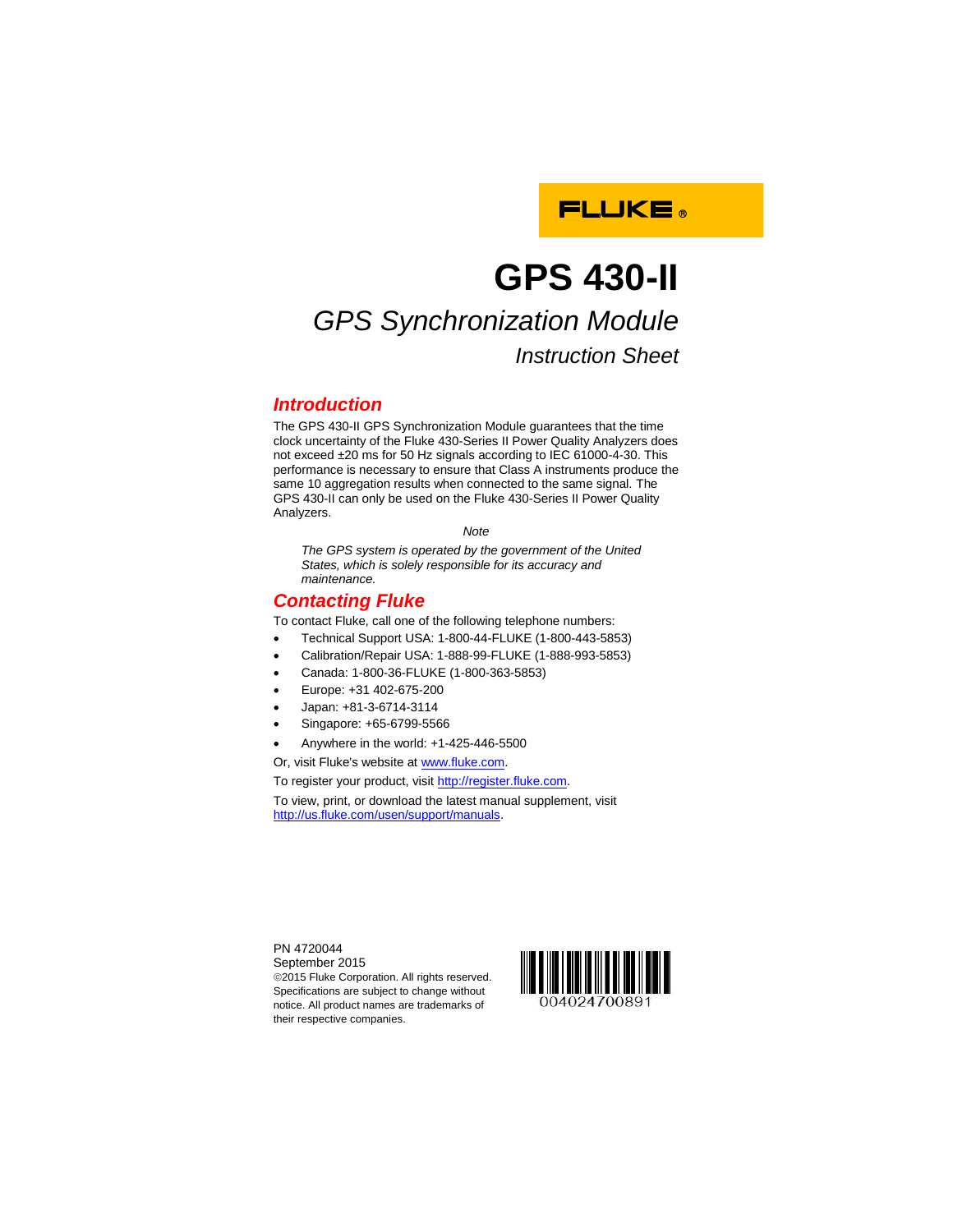## *Symbols*

The table below lists the symbols used on the Product and in this instruction sheet.

| Symbol     | <b>Description</b>                                                                                                                                                                                                                                                                                                                                                                                                                                           |
|------------|--------------------------------------------------------------------------------------------------------------------------------------------------------------------------------------------------------------------------------------------------------------------------------------------------------------------------------------------------------------------------------------------------------------------------------------------------------------|
|            | Risk of Danger. Important information. See Instruction<br>Sheet.                                                                                                                                                                                                                                                                                                                                                                                             |
| $\epsilon$ | Conforms to European Union directives.                                                                                                                                                                                                                                                                                                                                                                                                                       |
|            | This product complies with the WEEE Directive<br>marking requirements. The affixed label indicates that<br>you must not discard this electrical/electronic product<br>in domestic household waste. Product Category: With<br>reference to the equipment types in the WEEE<br>Directive Annex I, this product is classed as category 9<br>"Monitoring and Control Instrumentation" product. Do<br>not dispose of this product as unsorted municipal<br>waste. |

## *Before You Start*

#### **Warning**

**To prevent possible electric shock, fire, or personal injury, do not permit the cables or GPS antenna to come in contact with hazardous electrical conductors. This Product is not intended to be installed in electrical cabinets or other locations where hazardous conductors are exposed.**

Your shipment includes:

- 1x GPS 430-II unit with 2 cables (Figure 1):
	- Cable with mini USB connector
	- Cable connected to the GPS module
- 1x Universal Mains-Power Adapter BC430/820 (Figure 2)
- 1x Instruction Sheet GPS 430-II (this sheet)
- 1x Instruction Sheet BC430/820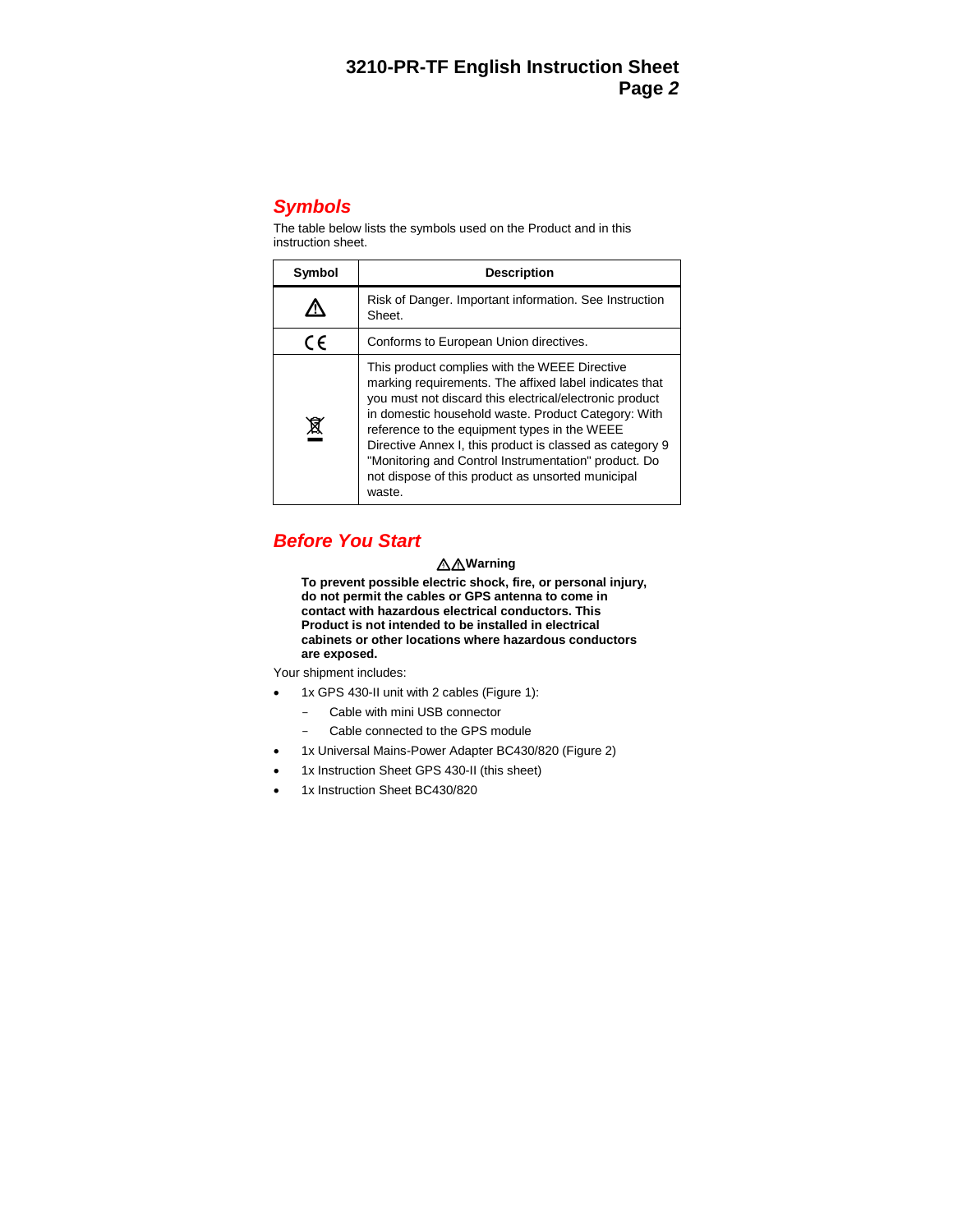

gps430-ii.eps

**Figure 1. GPS 430-II**

The Universal Mains-Power Adapter consists of the following items:

- BC430/820 Switch Mode Power Adapter (with dc cable)
- Universal mains cord with male and female connector
- Set of mains plug adapters (6x) for all standard mains outlets
- Brazilian-style mains cord adapter, approximately 0.25 m (10 in)

Carefully check the contents of your shipment. If content is damaged or missing, contact your distributor or the nearest Fluke sales or service office.

### *Instructions*

Read the instructions for the power adapter before you use.

#### **△ Caution**

#### **For connection to the mains outlet, use a power cord that complies with national standards.**

*Note*

*Do not open the BC430/820, it is not serviceable.*

To use the GPS 430-II:

1. Connect the BC430/820 power adapter output to the GPS 430-II.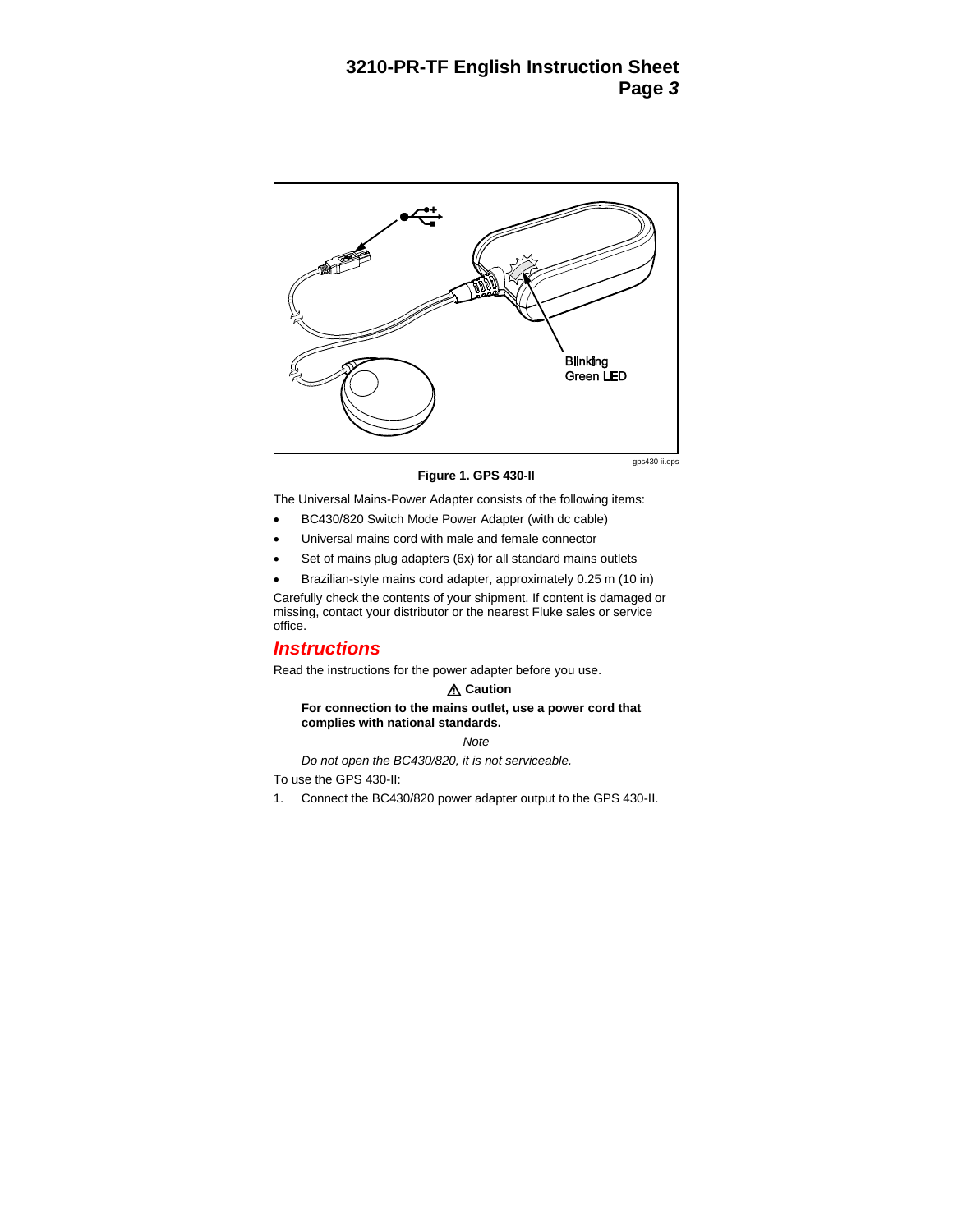

**Figure 2. BC430/820**

2. Connect the BC430/820 to the line voltage.

The blinking green LED on the GPS 430-II indicates that the power to the module is turned on (Figure 1).

- 3. Connect the USB connector to the 430 Series II Power Quality Analyzer (PQA).
- 4. Turn on the PQA.

On the PQA:

- 5. Push **Setup** button and **F4** (Manual Setup).
- 6. Use the cursor to select **Time**.
- 7. Push **F2** to turn on the GPS.

#### *Note*

*For the correct reception, the GPS module should not be covered by metal or enclosed in a steel cage. It is advised to position this module close to a window to ensure it picks up as many satellite signals as possible.*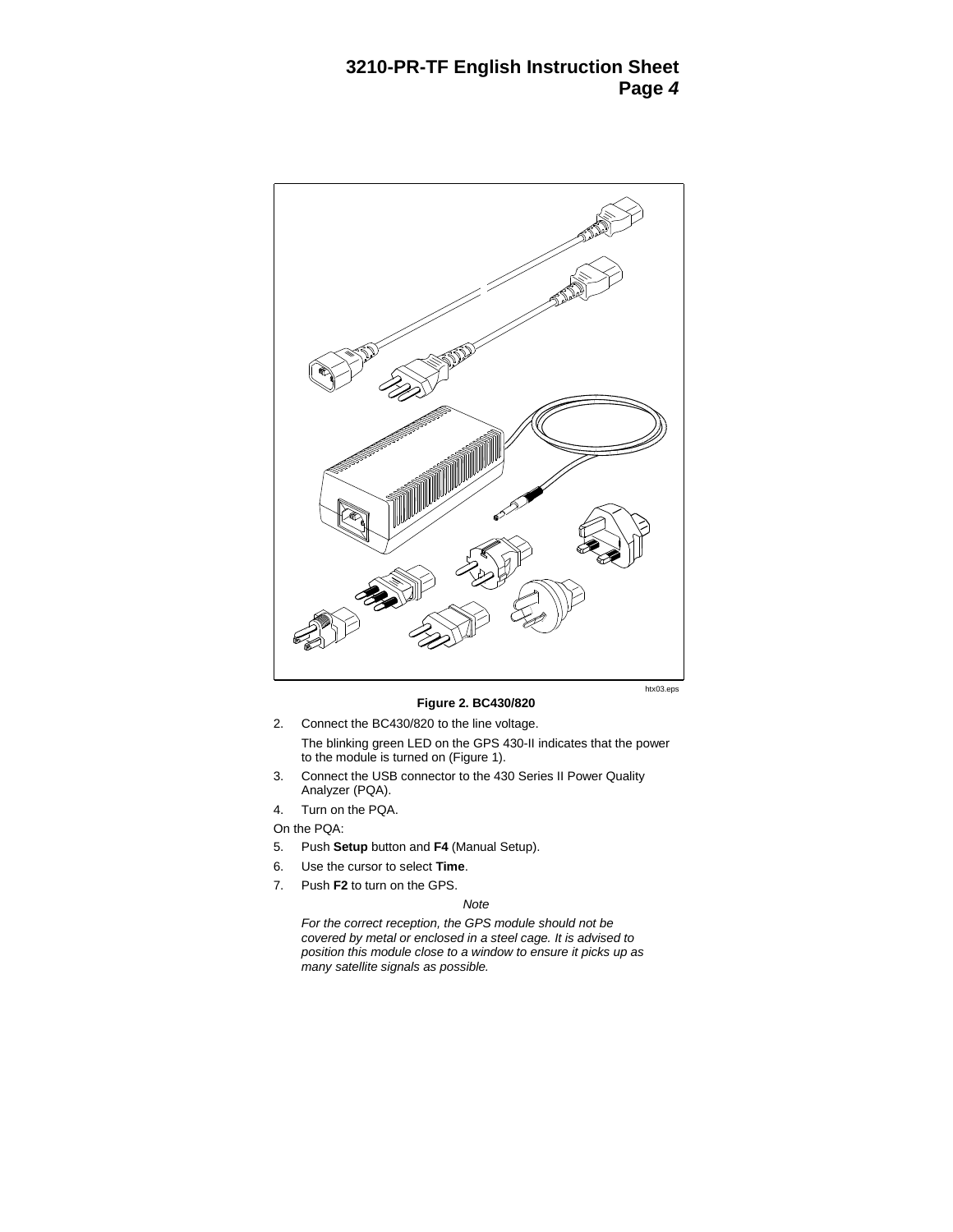## *Specifications*

**Safety**....................................Pollution Degree 2

#### **Electromagnetic Compatibility**

International .......................IEC 61326-1: Basic Electromagnetic Environment

CISPR 11: Group 1, Class A

*Group 1: Equipment has intentionally generated and/or uses conductively-coupled radio frequency energy that is necessary for the internal function of the equipment itself.* 

*Class A: Equipment is suitable for use in all establishments other than domestic and those directly connected to a low-voltage power supply network that supplies buildings used for domestic purposes. There may be potential difficulties in ensuring electromagnetic compatibility in other environments due to conducted and radiated disturbances.* 

*Emissions that exceed the levels required by CISPR 11 can occur when the equipment is connected to a test object.*

*The equipment may not meet the immunity requirements of this standard when test leads and/or test probes are connected.* 

|             | considered an exempt device per clause<br>15.103. |
|-------------|---------------------------------------------------|
| Temperature |                                                   |
|             | rel. humidity, no condensation                    |
|             | to 95 % rel. humidity                             |
|             |                                                   |